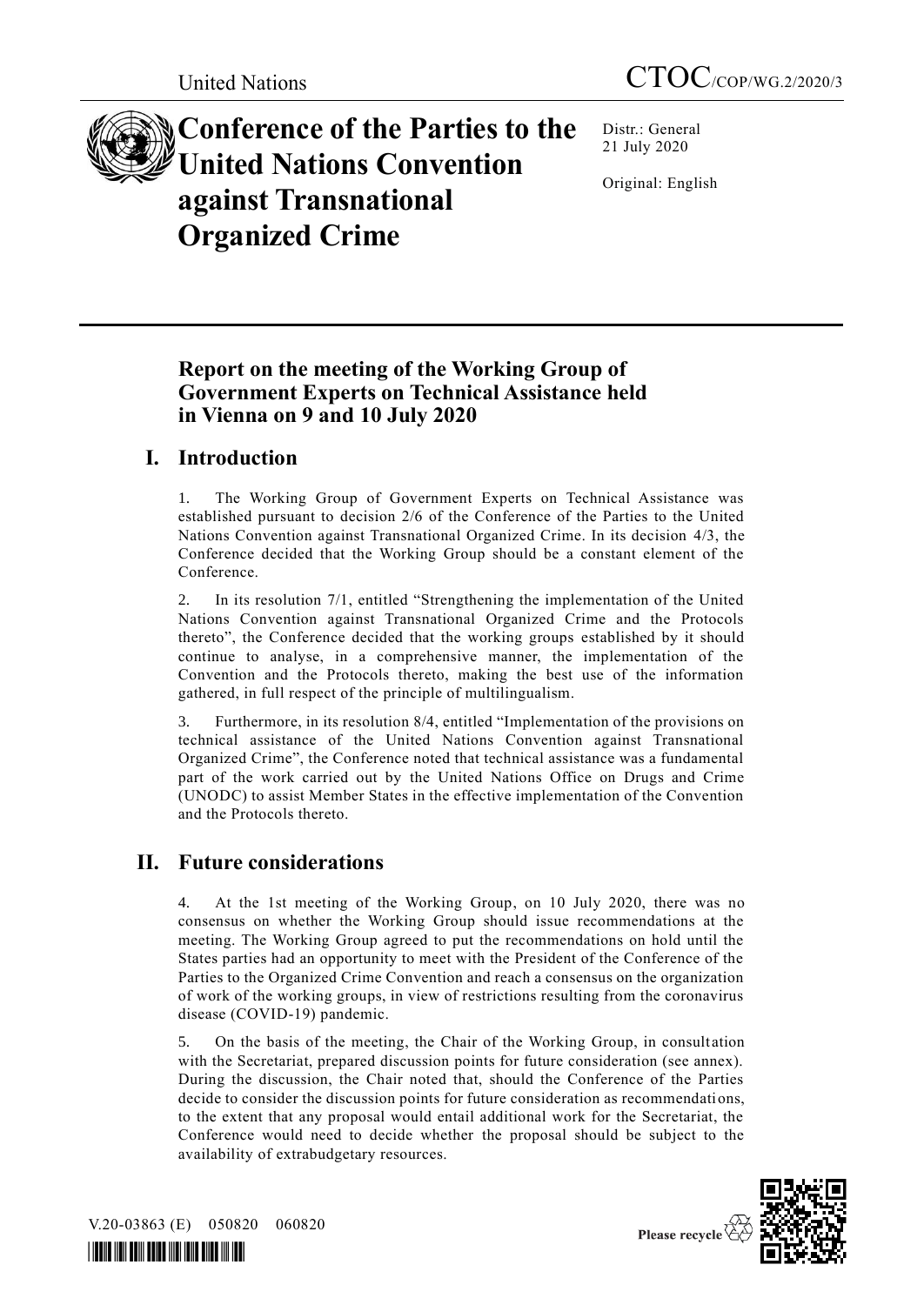# **III. Organization of the meeting**

## **A. Opening and duration of the meeting**

As agreed by the extended Bureau of the Conference by silence procedure on 19 June 2020, the meeting was held in a hybrid format, with a very restricted number of participants (representatives of the Secretariat) present in the meeting room, and all other participants being remotely connected using an interpretation platform procured by the United Nations.

7. The Working Group met on 9 and 10 July and held four meetings in total. Two meetings were held on each day, from 12 to 2 p.m. and from 4 to 6 p.m., Central European Summer Time. Upon consultation with the Chair of the Working Group, the aforementioned schedule was decided to accommodate the different time zones of the Chair and participants of the Working Group, while also respecting and staying within the time frame usually set for meetings. Information about the new meeting times was made available on the relevant web page of the Working Group.

8. The Working Group meeting was chaired by Thomas Burrows (United States of America). Owing to the specific format of the meeting resulting from the COVID-19 pandemic, the Chair participated in the meeting remotely.

9. The Chair of the Working Group made an opening statement. Introductory statements were made by representatives of the Secretariat on item 2 of the agenda; the agenda was adopted at the 1st meeting, on 9 July 2020.<sup>1</sup>

10. Statements were made by representatives of the following States parties to the Convention: Brazil, and the State of Palestine (on behalf of the Group of 77 and China).

#### **B. Statements**

11. For the purposes of the meeting, the Secretariat used an interpretation platform, Interprefy, to provide interpretation into the six official languages of the United Nations. The platform allowed 300 participants to be assigned a speaking and listening role, while all other participants had a listening role only. Delegations had been requested to notify the Secretariat about the distribution of speaking and listening roles in each delegation when registering their delegates by note verbale.

12. Representatives of the Secretariat delivered background presentations under agenda item 2.

13. Under agenda item 2, statements were made by representatives of the following States parties: Armenia, Colombia, Egypt, India, Italy, Namibia, Paraguay, Romania and United States.

14. Under agenda item 3, statements were made by representatives of the following States parties: Canada, India, Italy, Nigeria, Romania, Singapore and United States.

15. Under agenda item 4, a representative of the Secretariat made a presentation. A statement was made by the representative of Guatemala.

## **C. Adoption of the agenda and organization of work**

- 16. At its 1st meeting, on 9 July, the Working Group adopted the following agenda:
	- 1. Organizational matters:
		- (a) Opening of the meeting;

**\_\_\_\_\_\_\_\_\_\_\_\_\_\_\_\_\_\_**

<sup>1</sup> [CTOC/COP/WG.2/2020/1.](http://undocs.org/CTOC/COP/WG.2/2020/1)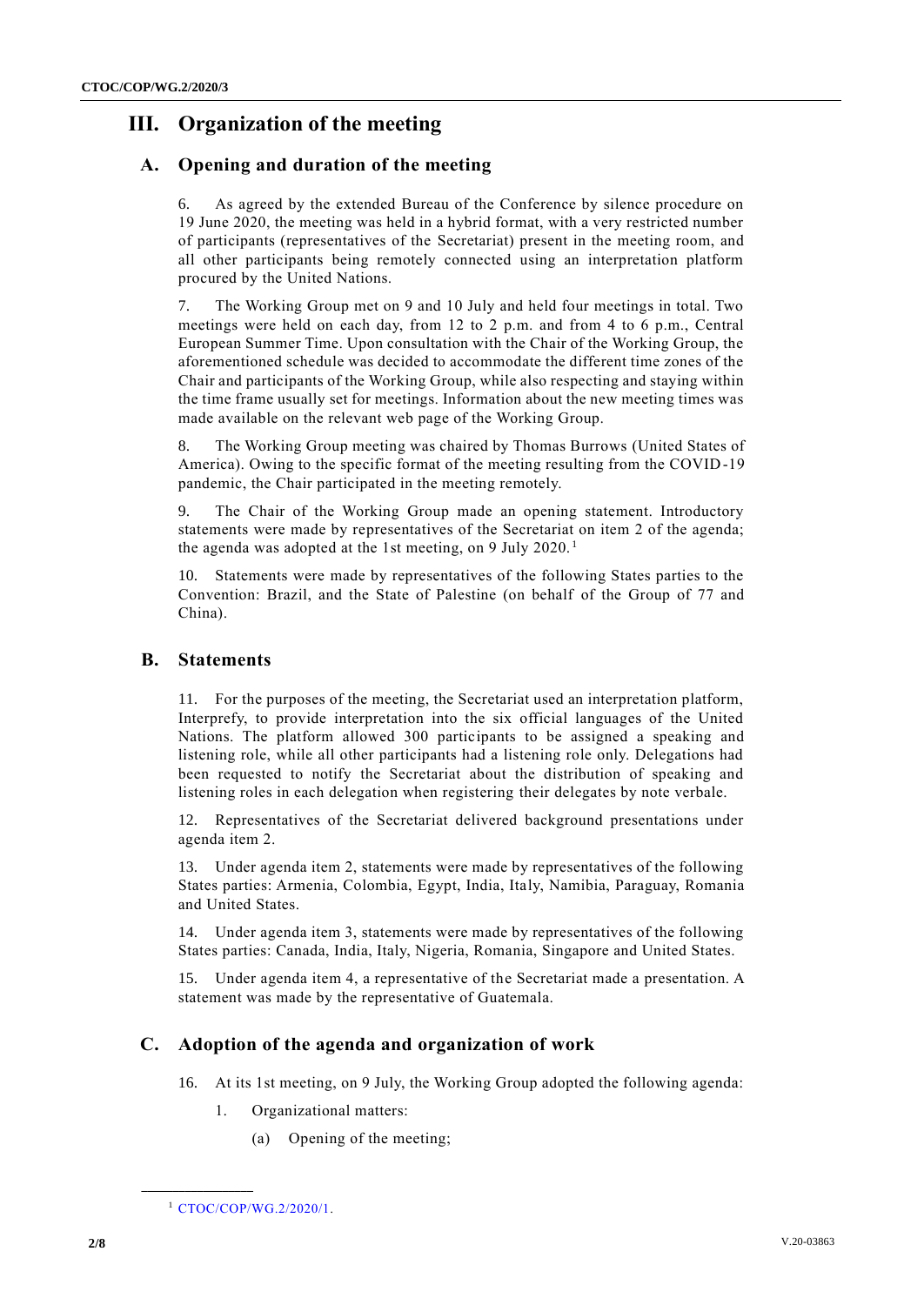- (b) Adoption of the agenda and organization of work.
- 2. Updating the legislative records of States parties in preparation for the Mechanism for the Review of the Implementation of the United Nations Convention against Transnational Organized Crime and the Protocols thereto.
- 3. Application of the United Nations Convention against Transnational Organized Crime in domestic jurisprudence.
- 4. Other matters.
- 5. Adoption of the report.

#### **D. Attendance**

17. The following States parties to the Convention were represented at the meeting, participating remotely, owing to the specific meeting format required as a result of the COVID-19 pandemic: Algeria, Angola, Argentina, Armenia, Australia, Austria, Azerbaijan, Belgium, Bolivia (Plurinational State of), Bosnia and Herzegovina, Brazil, Canada, Chile, China, Colombia, Costa Rica, Croatia, Cuba, Cyprus, Czechia, Dominican Republic, Ecuador, Egypt, El Salvador, European Union, France, Ghana, Greece, Guatemala, Honduras, Hungary, India, Indonesia, Iraq, Israel, Italy, Japan, Jordan, Kuwait, Kyrgyzstan, Lebanon, Libya, Malaysia, Malta, Mexico, Morocco, Myanmar, Namibia, Nigeria, Nepal, Norway, Oman, Paraguay, Peru, Philippines, Poland, Portugal, Republic of Korea, Romania, Russian Federation, Saudi Arabia, Singapore, Slovakia, Slovenia, South Africa, Spain, State of Palestine, Sudan, Thailand, Tunisia, Turkey, Turkmenistan, Ukraine, United Arab Emirates, United Kingdom of Great Britain and Northern Ireland, United States, Uruguay, Venezuela (Bolivarian Republic of) and Yemen.

18. The following signatory State to the Convention was represented by observers, also participating remotely: Islamic Republic of Iran.

19. The following intergovernmental organizations were represented by observers, also participating remotely: Council of Europe, European Border and Coast Guard Agency (Frontex), International Criminal Police Organization (INTERPOL), Leag ue of Arab States and Organization of Islamic Cooperation.

20. A list of participants is contained in document CTOC/COP/WG.2/2020/INF/1/Rev.1.

#### **E. Documentation**

21. The Working Group had before it the following documents:

(a) Annotated provisional agenda [\(CTOC/COP/WG.2/2020/1\)](http://undocs.org/CTOC/COP/WG.2/2020/1);

(b) Background paper prepared by the Secretariat on application of the United Nations Convention against Transnational Organized Crime in domestic jurisprudence [\(CTOC/COP/WG.2/2020/2\)](http://undocs.org/CTOC/COP/WG.2/2020/2).

## **IV. Summary of the deliberations**

#### **A. Organizational matters**

22. At its 1st meeting, on 9 July, the Working Group considered agenda item 1, entitled "Organizational matters". During the opening session, the State of Palestine, on behalf of the Group of 77 and China, referred to the letter dated 6 July 2020 from the Group of 77 and China to the President of the Conference of the Parties to the United Nations Convention against Transnational Organized Crime. Regarding the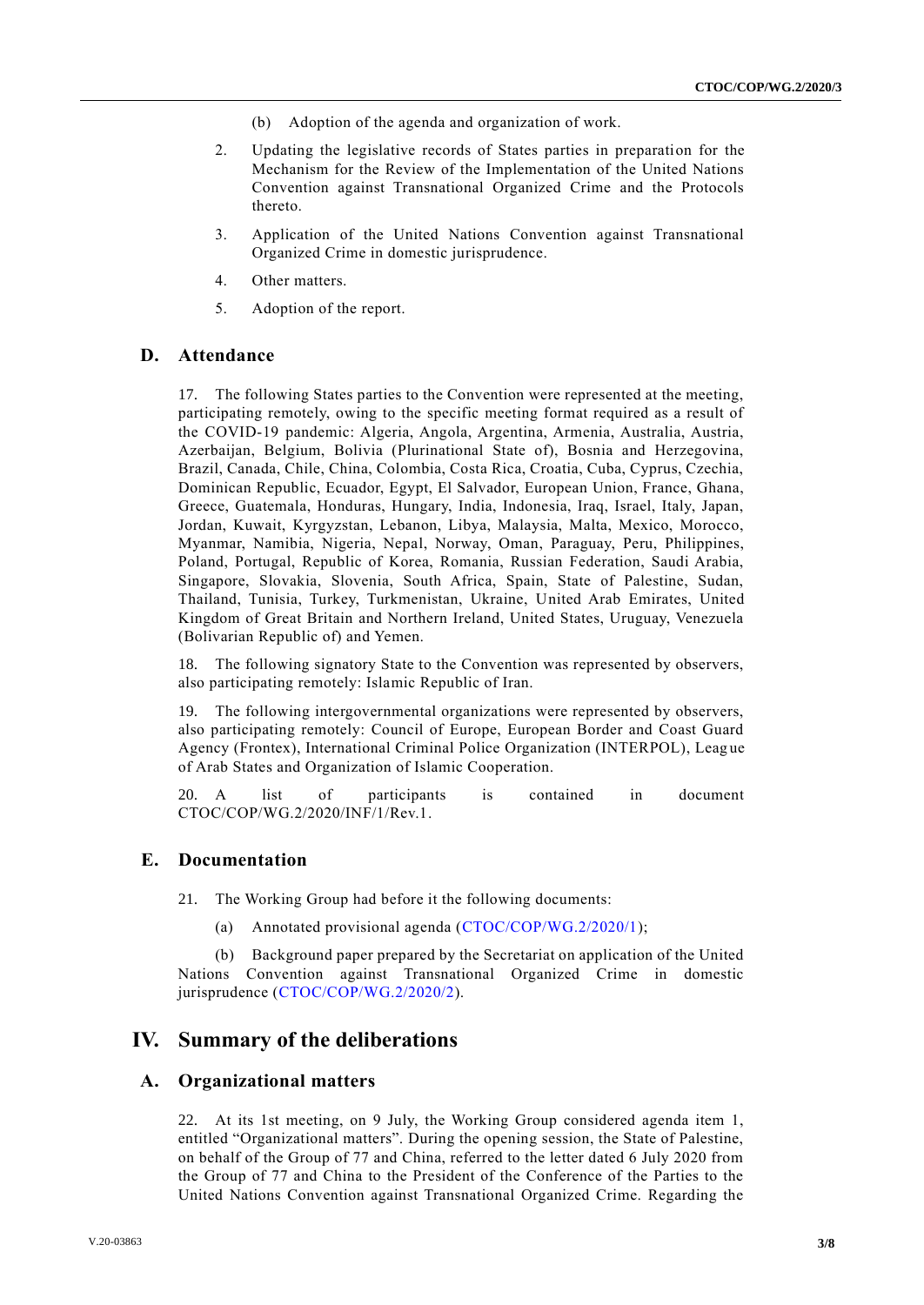organization of work, the Group of 77 and China had noted that timely information and consultation with States parties would have been necessary to better understand the organization of work proposed. Regarding recommendations emanating from the Working Group, the Group of 77 and China reiterated their position that they could not support the proposed compilation of recommendations by the Chair (see [CTOC/COP/WG.3/2020/4\)](http://undocs.org/CTOC/COP/WG.3/2020/4).

23. As a way forward, in accordance with past practice, the Working Group agreed that the summary of the deliberations would be the summary by the Chair and was therefore not subject to debate. In line with the practice adopted by the Working Group on International Cooperation at its eleventh meeting, the Working Group of Government Experts on Technical Assistance did not adopt any recommendations at the present meeting but instead prepared discussion points for future consideration, as outlined in the annex.

## **B. Updating the legislative records of States parties in preparation for the Mechanism for the Review of the Implementation of the United Nations Convention against Transnational Organized Crime and the Protocols thereto**

24. Also at its 1st meeting, on 9 July, the Working Group considered agenda item 2, on updating the legislative records of States parties in preparation for the Mech anism for the Review of the Implementation of the United Nations Convention against Transnational Organized Crime and the Protocols thereto. Under that item, the Chair made an introductory statement and representatives of the Secretariat delivered several presentations.

25. The first presentation by the Secretariat was on the new global programme on implementing the Organized Crime Convention: from theory to practice. The representative of the Secretariat indicated that the programme would aim to achieve effective, evidence-informed responses to challenges posed by transnational organized crime, including supporting States parties in acting on the observations emanating from the Implementation Review Mechanism, in line with Conference resolution 9/1, entitled "Establishment of the Mechanism for the Review of the Implementation of the United Nations Convention against Transnational Organized Crime and the Protocols thereto".

26. In the presentations that followed, representatives of the Secretariat provided practical demonstrations of the knowledge management portal known as Sharing Electronic Resources and Laws on Crime (SHERLOC), including the external contributor interface, which provides States with the possibility of directly submitting legislation to UNODC for review and publication on SHERLOC.

27. Several speakers updated the Working Group on recent national legislative developments in countering organized crime within their States, including legislation enacted in line with relevant provisions of the Organized Crime Convention. Many speakers indicated their readiness to share those legislative provisions with the Secretariat.

28. Many speakers mentioned that they frequently used SHERLOC in consulting the legislation of other States, for example, for purposes of international cooperation. Some speakers encouraged States that had not yet done so to provide their national legislation and jurisprudence concerning organized crime. In addition, some speakers inquired about the possibility of expanding the portal to include explanatory materials on national legal frameworks on organized crime such as prosecutors' manuals, best practices and legal briefs consolidating relevant legislative provisions on organized crime in each country.

29. Several speakers welcomed the possibility for focal points to directly submit legislation to UNODC through the SHERLOC external contributor interface. One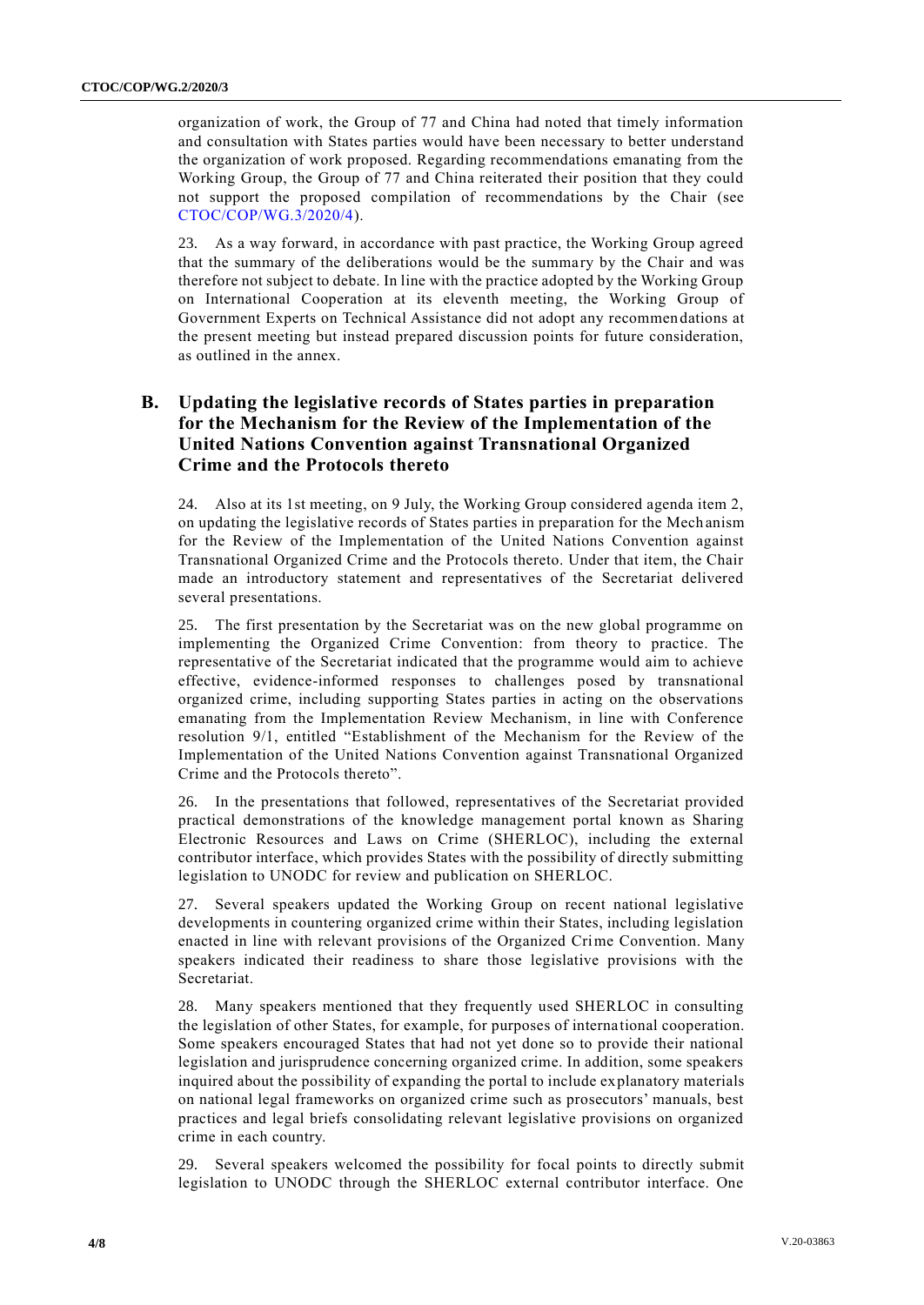speaker inquired about the relationships between reporting obligations under the Organized Crime Convention and other legal instruments.

30. Many speakers stressed the need to build the capacities of States to use the tools available on SHERLOC, especially considering that the new secure module for the Implementation Review Mechanism, also known as RevMod, which was expected to be launched at the tenth session of the Conference of the Parties, would be embedded in SHERLOC and utilized for the Review Mechanism. Another speaker stressed the need to raise awareness of the functionalities of the database, including through the use of readiness surveys or guidance on how to use the platform.

31. One speaker noted the potential utility of SHERLOC as a powerful tool for horizontal technical assistance between jurisdictions. The speaker also invited States to consider inviting UNODC to participate in training activities of national judicial institutions, with a view to providing training on the use of the SHERLOC portal as a source of information on legislation and jurisprudence from various jurisdictions.

#### **C. Application of the United Nations Convention against Transnational Organized Crime in domestic jurisprudence**

32. At its 1st and 2nd meetings, on 9 July, the Working Group considered agenda item 3, on application of the United Nations Convention against Transnational Organized Crime in domestic jurisprudence. With the Chair presiding, the discussion under item 3 was led by the following panellists: Kevin Yong (Singapore), Gladice Pickering (Namibia) and Tom Andreopoulos (Canada).

33. The panellist from Singapore presented a case study illustrating the application of the Organized Crime Convention in the law of Singapore. The case study focused on the national application of the provisions of article 6 of the Convention in the Corruption, Drug Trafficking and Other Serious Crimes (Confiscation of Benefits) Act of Singapore. Citing case law, the panellist discussed how courts in Singapore had defined two key elements relating to the predicate offence of money-laundering, namely, proof that the property is a benefit of criminal conduct and proof of a guilty mind (mens rea). In that context, the panellist stressed the benefits of international cooperation in obtaining evidence of the predicate offence in the requested jurisdiction, as well as in tracing the flow of proceeds of crime.

34. The panellist from Namibia delivered a presentation on procedures for harmonizing national legislation with obligations under the Organized Crime Convention, with a focus on the Prevention of Organized Crime Amendment Act of Namibia. The panellist also discussed case law under that legislation. Moreover, the panellist shared success stories, as well as challenges that practitioners and law enforcement agencies had encountered, in implementing the provisions, such as lack of capacity within law enforcement agencies and lack of harmonized understanding of the provisions of the Organized Crime Convention.

35. The panellist from Canada gave a presentation on the Canadian jurisprudential perspective on the Organized Crime Convention. The panellist's discussion focused on the definition of the term "criminal organization" as interpreted by Canadian courts, while taking into consideration the scope provided for under the Organized Crime Convention. The panellist shared questions relating to key evidence that need to be considered in determining what constitutes a criminal organization, or organized criminal group, as defined in the Organized Crime Convention. In concluding, the panellist made recommendations on improving strategies for prosecuting cases involving organized criminal groups.

36. After the presentations, the panellists exchanged additional information with the participants in response to their questions and comments on specific challenges and examples of good practices. Furthermore, some participants also shared information on their domestic jurisprudence relating to the application of the Organized Crime Convention.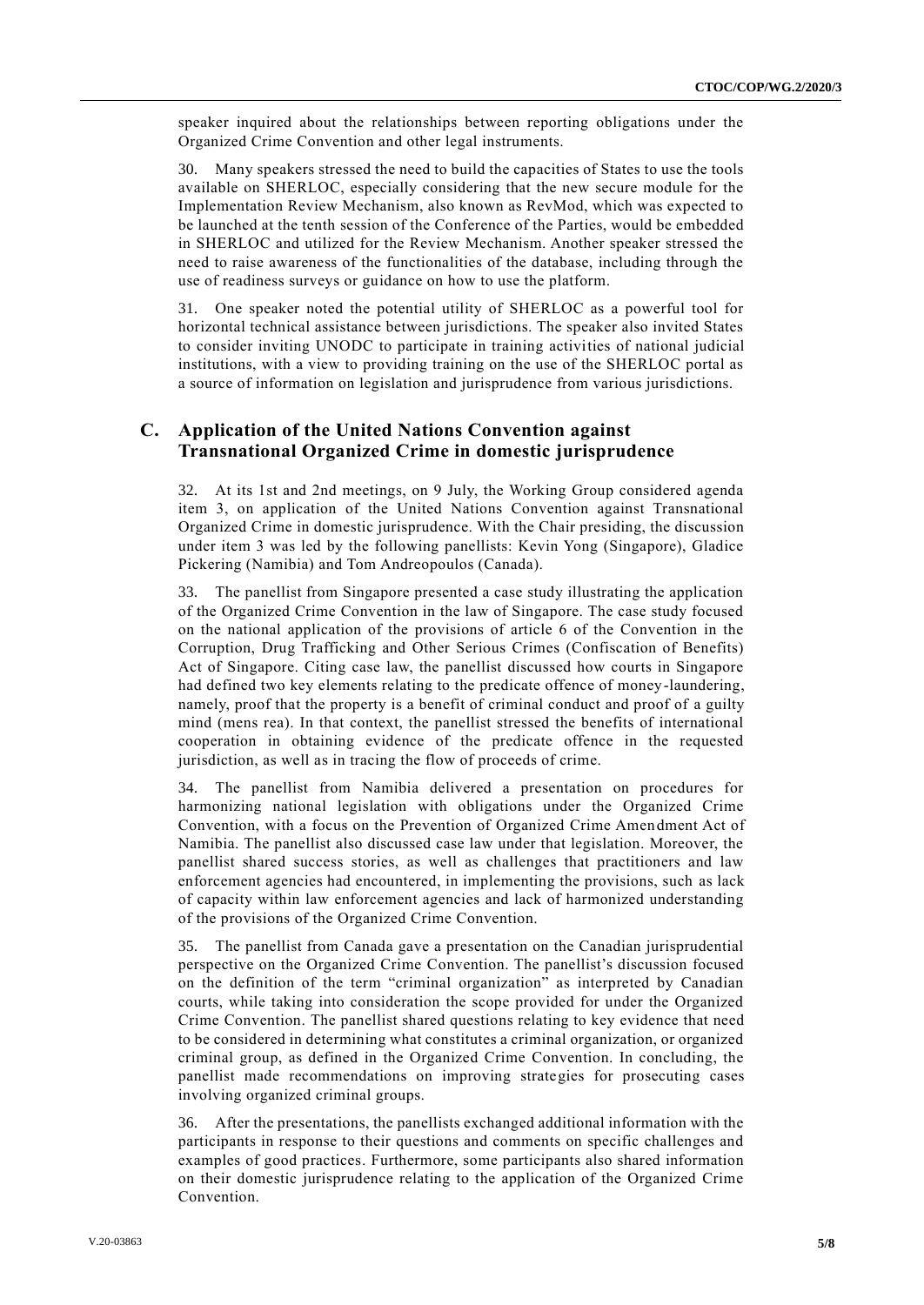37. One speaker described a challenge faced by the national courts in her country regarding the definition of proceeds of crime in money-laundering cases. She explained that consideration of the Organized Crime Convention in domestic jurisprudence had led to an amendment of the relevant money-laundering legislation to allow for a definition consistent with the Convention.

38. One speaker highlighted relevant provisions in her country's draft criminal code and criminal procedure code, including new provisions on jurisdiction and on the definitions of the terms "organized criminal group", "money-laundering" and "liability of legal persons", in line with the Organized Crime Convention.

39. Another speaker shared national experiences relating to the application of the Organized Crime Convention and its impact on national jurisprudence, including a court interpretation of article 15, on jurisdiction, of the Organized Crime Convention. The speaker also noted some similarities between the domestic judicial developments in her country and those shared by the panellists from Namibia and Singapore, including challenges related to duplication of charges.

40. One speaker shared information on the interpretation by the national courts in her country of article 5 of the Organized Crime Convention. The speaker explained that the courts had adopted a broader definition of the term "organized criminal group", as required under the Convention, and that the country's domestic law had no conditions on the structure of such groups, provided that there was evidence of having operated in a coordinated manner. To illustrate those aspects, the speaker shared three case studies on the definition of "organized criminal group" in her country's jurisprudence.

#### **D. Other matters**

41. At its 2nd meeting, on 9 July, the Working Group considered agenda item 4, on other matters. A representative of the Secretariat made a presentation.

## **V. Adoption of the report**

42. On 10 July, the Working Group adopted the report on the meeting (chapters I–III and V).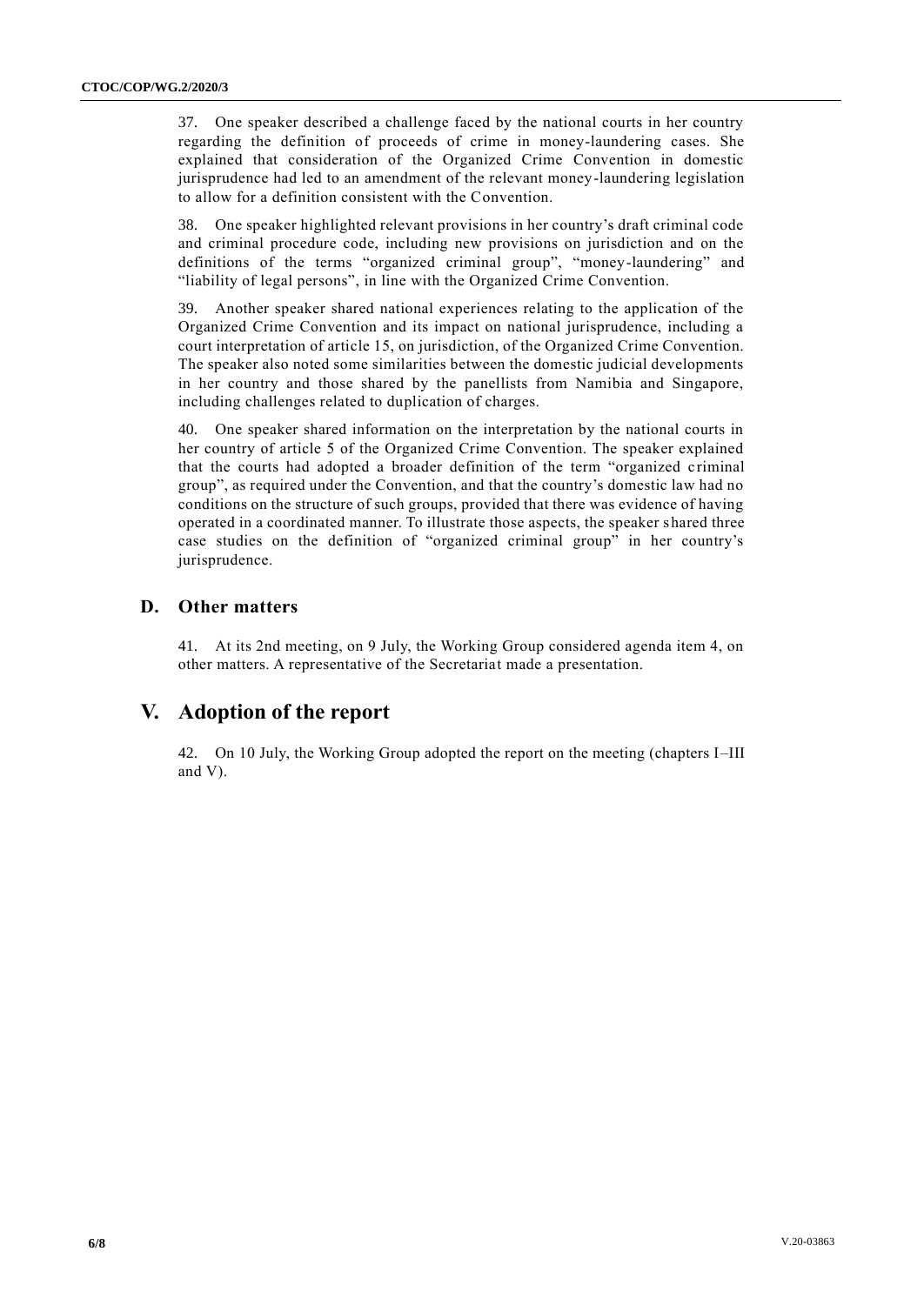#### **Annex**

**Discussion points for future consideration identified by the Chair of the Working Group of Government Experts on Technical Assistance**

## **A. Updating the legislative records of States parties in preparation for the Mechanism for the Review of the Implementation of the United Nations Convention against Transnational Organized Crime and the Protocols thereto**

Stemming from the meeting, the following discussion points for future consideration were identified by the Chair of the Working Group of Government Experts on Technical Assistance:

(a) States that have not yet done so should update their legislative records in the knowledge management portal known as Sharing Electronic Resources and Laws on Crime (SHERLOC), including for purposes of the Mechanism for the Review of the Implementation of the United Nations Convention against Transnational Organized Crime and the Protocols thereto;

(b) The United Nations Office on Drugs and Crime (UNODC) could develop a dissemination plan to raise awareness of the usefulness of the SHERLOC knowledge management portal;

(c) States may wish to consider inviting UNODC to assist in the capacitybuilding activities of national judicial institutions, including by providing training on the use of the SHERLOC portal as a source of information on domestic legislation and jurisprudence from various jurisdictions;

(d) States may wish to consider developing, publishing and providing to the Secretariat for publication on SHERLOC explanatory materials on legislation, such as explanatory memorandums developed during the introduction of the legislation and summarized legislative manuals or briefs that consolidate the relevant provisions of all applicable national legislation on organized crime;

(e) UNODC should consider expanding the SHERLOC knowledge management portal to include information on police-to-police cooperation;

(f) UNODC should continue to gather, disseminate and analyse information on the implementation of the United Nations Convention against Transnational Organized Crime and the Protocols thereto, with a focus on successful practices and the difficulties encountered by States in that regard, and to develop technical assistance tools on the basis of the information gathered;

(g) States may wish to consider providing extrabudgetary resources for the further development and maintenance of the SHERLOC knowledge management portal to promote the implementation of the Organized Crime Convention and the Protocols thereto and strengthen the exchange of lessons learned and challenges in the implementation of those instruments.

### **B. Application of the United Nations Convention against Transnational Organized Crime in domestic jurisprudence**

Stemming from the meeting, the following discussion points for future consideration were identified by the Chair of the Working Group of Government Experts on Technical Assistance:

(a) In order to facilitate law enforcement and judicial cooperation, States should fully implement the Organized Crime Convention. In so doing, States may wish to request technical assistance from UNODC or from each other;